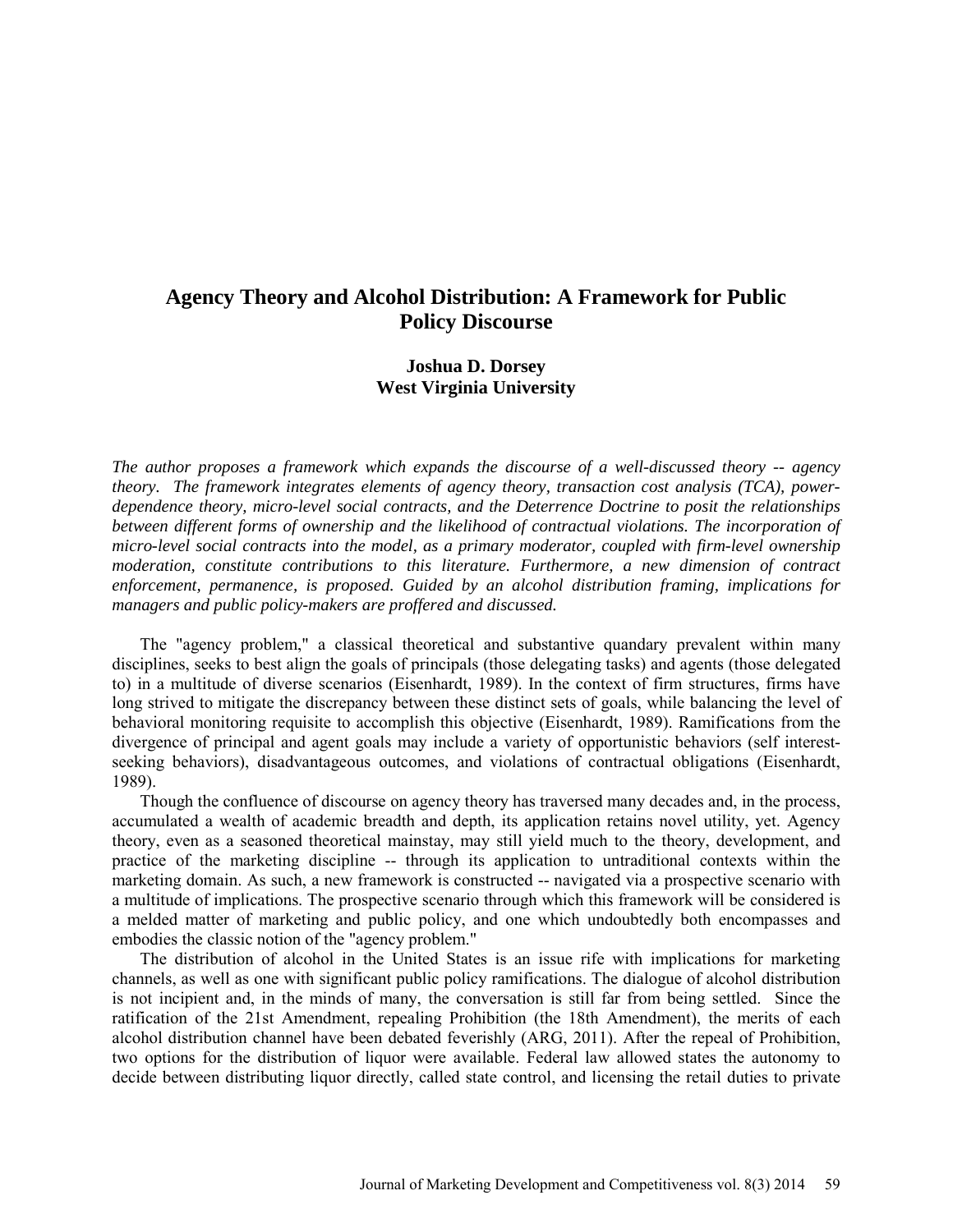establishments, deemed local option (ARG, 2011). This distribution decision, made by each individual state, is the focal point of the examination for the forthcoming framework.

As alcohol distribution is concerned, those on each side of the conversation have empirical support for the veracity of their position. Studies from Connor et al. (2011) and Grunewald (1995), serve as proponents for the local control option, while empirical investigations by Cook (2012), Her et al. (1999), Huckle, Pledger, and Casswell (2012), and Paschall (2009) all provide support for the state-controlled method of distribution. As such, the potential alcohol-related negative consequences of each method remain embroiled in controversy.

Thus, it is here that the examination begins and the framework aspires to contribute to the discourse on agency theory, alcohol distribution, and marketing and public policy. Due to the potential gravity of adverse consequences from the "agency problem," specifically pertinent to this context, the merits of such a framework become clear. Can one structure of ownership, as determined by the framework, be more effective at preventing transgressions of policies intended to stymie contractual violations within this principal-agent relationship (e.g., illegal distribution of alcohol [straw purchases], transactions to underage persons, failure to ask for identification, transactions beyond specified hours, etc.)?

It is because of the aforementioned utility of agency theory that it provides an appropriate theoretical foundation for this article. Additionally, when synthesized with the explanatory mechanisms of TCA, power-dependence theory, the Deterrence Doctrine, theories of control and monitoring, and micro-level social contracts, the author will present a predictive framework that may be used to further develop a multi-level marketing perspective.

Contributions of this conceptual development include: 1) theorizing as to the effect of firm-level moderation within a framework predicting the incidence of contractual violations, 2) positing the explicit effect of micro-level social contracts on the incidence of contractual violations, within the presence of increased behavioral monitoring, 3) the introduction of a new dimension of contract enforcement, *permanence*, to the Deterrence Doctrine, which provides a more comprehensive perspective on the notion of enforcement effectiveness.

Although a prospective scenario, alcohol distribution, is presented to serve as the lens through which the framework can be considered -- due to the large gravity of its implications for marketing managers and public policy-makers -- the proposed framework is intended to have the requisite robustness for application to a variety of marketing applications. The conceptual cultivation of the aforementioned framework is presented next.

## **CONCEPTUAL FRAMEWORK**

#### **Agency Theory**

The "agency problem" that develops when cooperating parties have divergent goals is the basis for agency theory. The focus is placed squarely upon the relationship between a principal, one who delegates a task, and the agent, the individual performing the task which has been assigned (Eisenhardt, 1989). The primary ambition of agency theory is determining how to best resolve the conflict between the goals and desires of the principal and the agent, as well as how the principal can most (cost) effectively verify the behavior of its agents (Eisenhardt, 1989). The adversity which is characteristic of these situations is often derived from both the cost and the degree of difficulty inherent in monitoring the behavior of an agent (to determine if the agent is abiding by the contractual terms of the relationship). Multiple hurdles become salient in the quest to align the goals of principal and agent including: the self-interests of each, bounded rationality (i.e., limited processing ability and information), risk aversion of each, goal conflict, and the difficulty/costliness of obtaining information (Eisenhardt, 1989).

Theoretically, the most effective way to align the goals of principal and agent is situation-specific. Each individual relationship must be directed by a contract which is suitable for the context and parameters of the particular relationship. With the distinct differences between state controlled alcohol distribution and the local option, the ownership, behavioral monitoring, and contract agreements will all have different effects -- due to acute contingencies. These contingencies are discussed further next.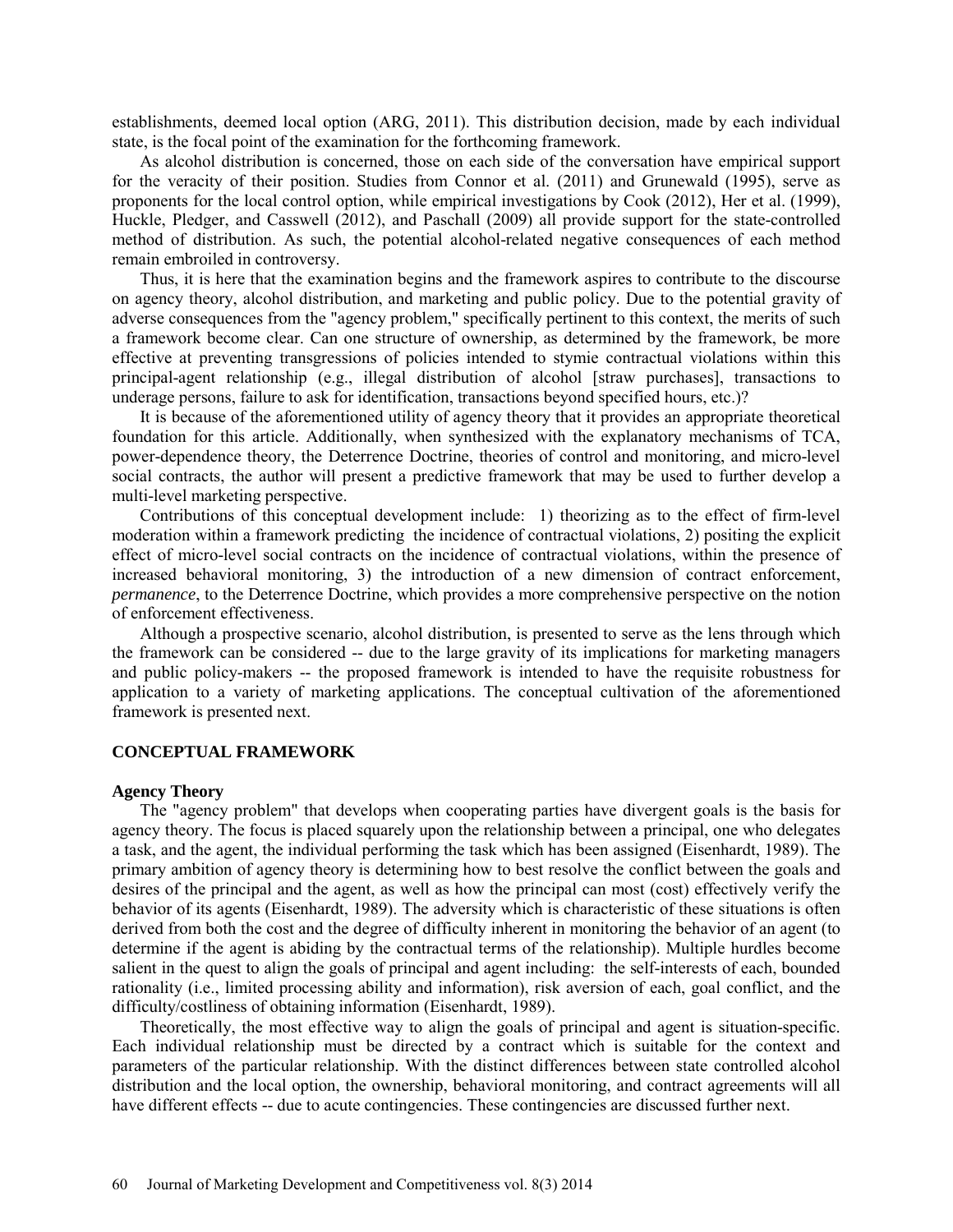In the state control option, the individual state is responsible for operating its own retail establishments and hiring citizens as its agents to operate the stores. In a very different arrangement, the local option, states license the privilege to distribute alcohol to private establishments for a fee. In this situation, the employees are not only agents of their direct employer, but they are still required to adhere to the laws of the government agencies which oversee these operations. Therefore, it is reasonable to infer that the behaviors of agents in each situation are likely to be distinct. Differences in these forms of control are identified and explained further next.

#### **Enforcement and Deterrence Doctrine**

Enforcement literature, particularly in marketing, has placed its focus primarily upon severity - defined as the magnitude of enforcement response (Antia et al., 2006). Enforcement is defined as "the severity of the principal's disciplinary response to an agent's violation of a contractual obligation" (Antia and Frazier, 2001, p. 67).

Deterrence, or the preventive effect of actual or threatened punishment on potential offenders (Ball, 1955), is the primary basis of the Deterrence Doctrine. In addition to the dimension of severity, the doctrine advocates a broader notion of enforcement, encompassing the additional dimensions of "certainty" and "speed" of the response (Howe and Brandau, 1988; Manson, 2001; Posner, 1985). Certainty can be defined as "the general propensity for a principal to undertake enforcement in response to violations" (Gibbs, 1975). For corrective action to be taken, however, the principal must be able to procure the appropriate information about violations once they occur (Dutta, Heide, and Bergen, 1999) and also have the motivation to enforce punitive corrective actions (Antia and Frazier, 2001). As proposed by the doctrine, it is the interaction of these three dimensions which is most effective in deterrence and enforcement (Antia et al., 2006).

Though the interaction of these three extant dimensions is likely to present a moderate to substantial deterrence effect, a comprehensive assessment of these dimensions leaves an opportunity to strengthen it further. Thus, a fourth dimension of enforcement is proposed: *permanence*. The notion behind this dimension serves to solidify the construct of enforcement, by crystallizing its conceptualization and reinforcing its effectiveness.

Permanence is hereby defined as: the degree to which a contract termination is perpetual. In other words, can the contract be reestablished after a violation that leads to its termination? Work by Antia et al. (2006) has previously defined severity as "the strength or intensity of corrective actions across detected violations." Tangential to this dimension, the costs associated with the termination of a contractual relationship (i.e., harsh degree of severity) are alluded to in the Antia et al. (2006) article; however, neither the ability to reestablish a contract (or not) nor the costs -- monetary or otherwise -- are captured within the scale items for this dimension. It is because of this void that the fourth dimension, permanence, is brought to the present discussion. The three dimensions mentioned previously, combined with the fourth proposed here, provide a more comprehensive picture of the enforcement elements that are required for effective deterrence.

As described later, multiple layers of enforcement may be present in principal-agent scenarios. The ramifications of each must be considered when applying such a framework. In this particular context, two distinct levels of enforcement are pertinent: 1) potential sanctions from an outside authority's monitoring (federal and state government) and 2) within-store managerial monitoring and sanctions. In a principalagent relationship such as the alcohol distribution example used here, the primary source of enforcement is outside authorities, due to the ability to, ultimately, revoke retailing privileges. There are multiple levels to this governmental enforcement: 1) the state board that is responsible for enforcing the laws of that state (Alcohol Beverage Control Commission, Liquor Control Board, Business License Services, etc.) and 2) the federal alcohol enforcement agencies (Bureau of Alcohol, Tobacco, Firearms and Explosives). As such, the enforcement of each potential violation carries with it different penalties, depending on the state jurisdiction in which a firm is located. With this in mind, the following propositions posit the relationship between the dimensions of government enforcement, the monitoring of behavior, and the occurrence of violations.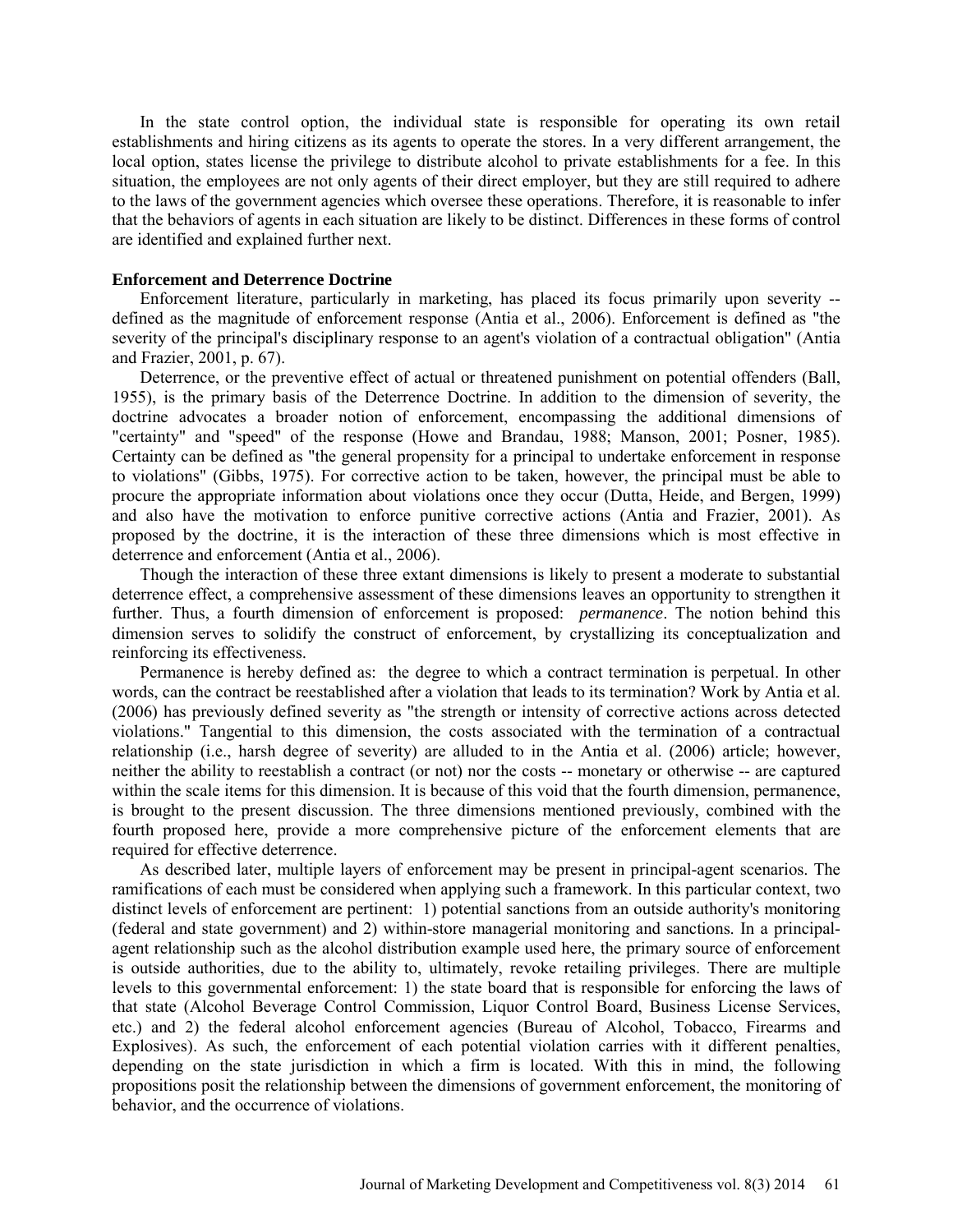*P1: Higher perceived likelihood of contractual violations will increase the level of behavioral monitoring of agents.* 

*P2a: When each of the four dimensions of enforcement are enacted, less violations of the contractual agreement will occur.*

*P2b: The interaction of the four dimensions (permanence, severity, certainty, speed) will have the strongest deterrent effect.*

## *Behavioral Monitoring*

Information attainment on an agent's behavior is a primary goal of the principal in a principal-agent relationship. Through acquisition of this information, the principal can determine its agent's compliance with the contractual agreement and levy the appropriate enforcement, if necessary. This information can be purchased, at a cost, through increased behavioral monitoring (Eisenhardt, 1989). Although the financial element is usually considered here, costs associated with monitoring may also involve time, effort, and/or social expenditures. This monitoring can come in the form of direct observation, surveillance, or other methods of gauging behavioral outcomes.

When a principal makes a decision to monitor the behavior of its agents, the appropriateness of the monitoring intensity must be carefully considered. According to agency theory and TCA, the presence of behavioral monitoring should be an effective control mechanism for agent behavior, thereby reducing the occurrence of partner opportunism (Williamson, 1981). There is, however, literature that presents a contrary perspective regarding the effectiveness of behavioral monitoring. For instance, Frey (1993) suggested that in the presence of monitoring, a "crowding out effect" is likely to exist, increasing shirking behaviors (reducing work effort) by the agent. These shirking behaviors from the agent are due to a feeling of distrust which exists when/if the agent perceives a psychological contract (personal relationship) as having been diminished by the monitoring of their behavior.

However, the effect of these negative "reactance" behaviors to monitoring may be successfully attenuated by the presence of social norms, also described as micro-level social contracts (Heide, Wathne, and Rokkan, 2007). This attenuation is particularly effective in the case of behavioral monitoring, considered a more obtrusive form of control (relative to the monitoring of agents' outcomes). Rather than increasing partner opportunism due to the perception of tightly-controlled behavioral monitoring, these informal micro-level elements may serve as buffers which allow for the suppression of opportunistic behaviors in the presence of behavioral monitoring (Heide, Wathne, and Rokkan, 2007).

The relationship between the level of behavioral monitoring and the occurrence of contractual violations is theorized to be moderated by the presence of micro-level social contracts within this multilevel monitoring scenario. This moderation will be elaborated upon further later. However, the direct effect of behavioral monitoring is presented to be as such:

*P3: When behavioral monitoring is more intense, the incidence of contract violations will increase, due to the "reactance" effect.*

## **Ownership Type**

In the alcohol distribution scenario used here to examine the framework, the type of firm ownership is likely to have a direct impact upon the monitoring of the behavior of the agent. Further, the type of ownership has the potential to affect many facets of any agent-principal relationship. Depending on the ownership type, the implications for enforcement of potential contractual violations are very different. For example, when a state operates its own retail environments, the employee faces sanctions from the failure to properly perform its duties as an agent of the state. Since the retail premises are owned by the individual state, the state will not likely be inclined to enforce the termination of its own stores. In other words, depending on the type of ownership, the stakes are much different.

As mentioned previously, this dynamic is altered drastically when the ownership is local option. In this type of agreement, as a licensee (agent) of the state, the individual retailers are responsible for their own monitoring and enforcement of employee behavior. In addition to this, the licensee (owner) of the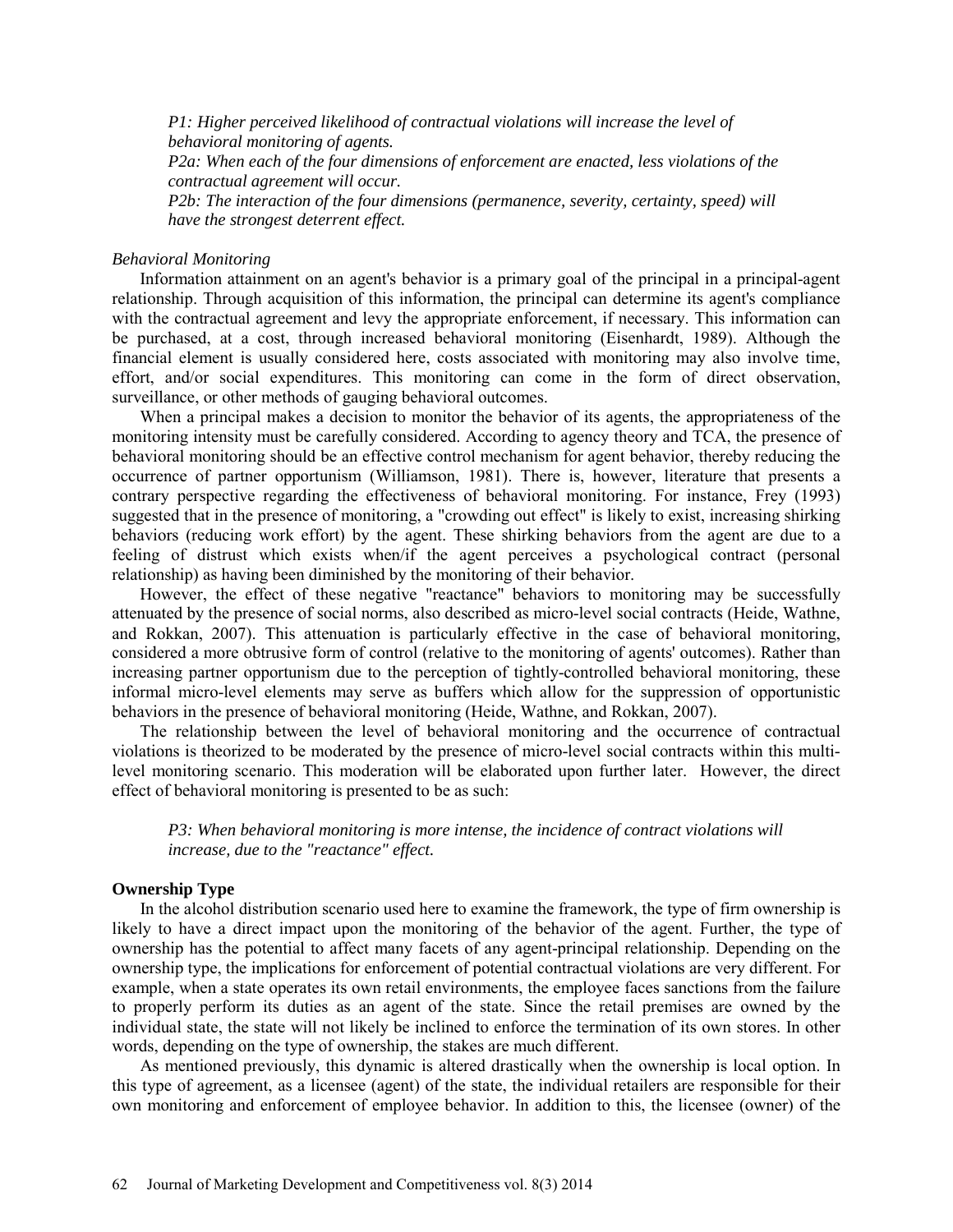retail establishment is still under the state and federal jurisdictions of enforcement (outside sources). A licensee operating under the local option is subject to lose her/his very livelihood because of violations of the principal-agent agreement with the state (through its own agents/employees).

Let it be noted here that the designation of ownership type also includes franchises and plural governance structures, further reinforcing the applicability of the framework for other marketing scenarios. These forms of ownership/governance affect the behavior of agents in ways which are specific to each situation. From the examination of acute ramifications and responses in the present distribution example, other utility may be inferred and tested within the framework.

When specifically considering the distinctness of the local option and state control ownership types, the ownership form's ability to moderate the relationship between (government) enforcement and behavioral monitoring is made salient. Hence, the relationship between enforcement and behavioral monitoring is proposed as such:

*P4a: Privately owned firms will face more behavioral monitoring, due to an additional level of monitoring within the principal-agent relationship. P4b: Privately owned firms will exhibit more effective enforcement, manifesting in the experience of fewer contractual violations.*

## **Power-Dependence Theory**

The effect of the power structure on any given partner relationship is significant and well-established. Emerson (1962) and Gaski (1984) both extended the conversation on power-dependence, with work discussing themes such as power dynamics, social relations and mutual dependence, and interdependence. In particular, Emerson (1962) describes the power structure between any two parties as determined by the social relationship -- not by the attributes of the actors. In other words, power is not an attribute of an individual -- rather, it is defined by the relationship between two parties. Some degree of mutual dependence is necessary for the presence of power. One party must be able to grant/deny/facilitate/hinder the gratification of the other (Emerson, 1962). Therefore, one party's power in a relationship lies in the other party's dependency. Power can be alternatively described as "the amount of resistance to achieving one's goals that can be overcome" (Emerson, 1962, p. 32). Therefore, if one party may overcome the impediments to their goals that are controlled by the actions of the other party, the power asymmetry in the relations can be reduced, subsequently.

A definition of power offered by Gaski (1984, p. 10) defines it as "the ability to create a change in another's behavior." Stated differently, power can cause someone to do something that they would not otherwise do. The *perception* of power is what creates the power (and power asymmetries) in a relationship, rather than some actual source of power (Gaski, 1984). When these definitions are considered within the context of the example presented, it is not difficult to assess and reason the effect of the power dynamic between the federal and state agencies which regulate alcohol distribution and the dependence that local option licensees have in retaining their distribution privileges.

In the alcohol distribution structure, the two options of distribution are distinct in that the powerdependence dynamic is virtually nonexistent (on the firm level) for the state control option. More specifically, in the case of state control, these firm-level consequences are not apparent -- because the individual state runs the retail locations on their own behalf. As a source of revenue, it is highly unlikely that the state would enact sanctions beyond the employee level (ceasing operation of a store). With local option, however, these sanctions may take place at multiple levels. Employee-level and firm-level ramifications are apparent for contractual violations of local option licensees. Therefore, it stands to reason that the equity (or inequity) within the power-dependence dynamic dramatically alters the implications from contractual violations in each distinct form of firm ownership.

Since local option licensees operate retail establishments at their own peril and own cost, they are subject to penalties which are more likely to affect their personal livelihood. Due to this structure, the likelihood of behavioral monitoring is increased. These owners' dependence is highly asymmetrical and they may monitor agents' behavior more closely in an effort to protect their assets. The disadvantageous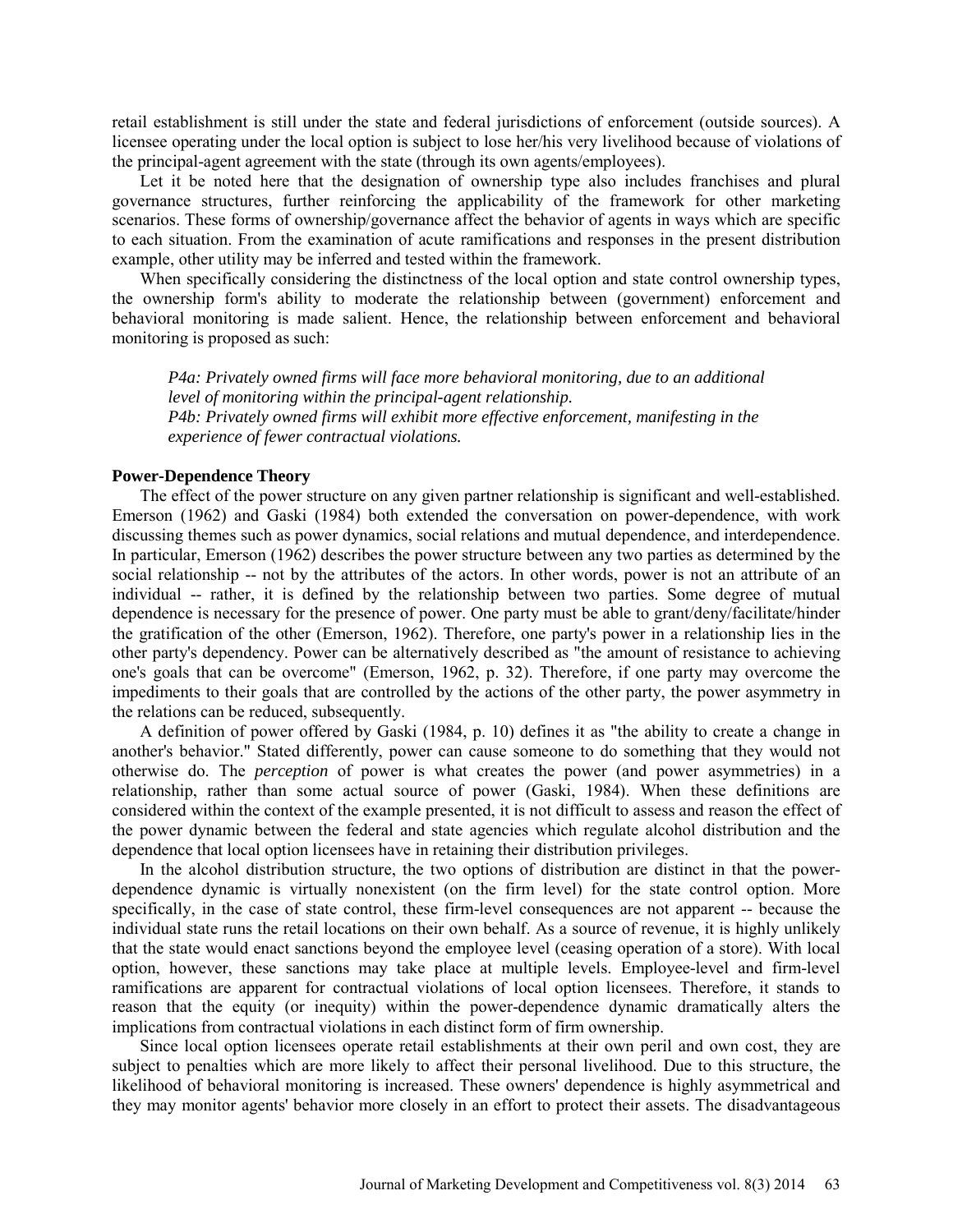outcomes from stricter behavioral monitoring (opportunism, distrust), however, may be attenuated by the presence of social norms and the micro-level social contracts which result from them.

## **Transaction Cost Analysis**

## *Relational Governance and Relational Marketing*

As described previously, the importance of relationships is not to be understated in marketing cooperation. TCA commonly suggests there are two primary forms of governance structure, hierarchical and market (Williamson, 1981). For some time, many marketing scholars focused on these forms of governance in empirical research and conceptual articles, adhering to the notion that these two forms of governance were mutually exclusive and the only two options which were available. More recently, however, a departure from this view has transpired.

Recognition of the importance of social elements in firm relationships has been emphasized of late. Bradach and Eccles (1989) outlined several forms of long-term relationships that exemplified the importance of relationships: cooperative arrangements, relational contracting, joint ventures, quasifirms, global coalitions, and dynamic networks. Moreover, Lusch and Brown (1996) discuss interdependency and contracting in a setting of intrafirm cooperation. They use the dependency between wholesalers and distributors to focus on constructs such as long-term orientation, relationship length, and relational behaviors. Although a significant proportion of empirical research has examined the importance of these social/relational components in intrafirm settings, relational marketing's importance can -- and has -- been expanded to interfirm marketing, as well.

The idea of "clean" distinctions in firm governance may have been a misnomer from the very beginning. In fact, most firms are likely to display some combination of multiple governance forms.

As a exemplar of the importance of relationships within firms, Morgan and Hunt (1994) have ratiocinated the significance of relationship marketing. Through their use of dual models, they describe relational exchange through supplier partnerships, lateral partnerships, buyer partnerships, and, most importantly -- for this conversation -- internal partnerships. The category of internal partnerships describes relationships between employees and a firm. All of the relationships in the key mediating variables (KMV) model are formed by antecedents (shared values, communication, opportunistic behavior, etc.) and are mediated by relationship commitment and trust (Morgan and Hunt, 1994). Constructs such as propensity to leave, cooperation, functional conflict, and uncertainty constitute the outcomes in the KVM model. It is within these outcomes that the imperativeness and significance of relationship marketing may be understood, for it is between the parameters of the firm-employee relationship that social contracts and social norms are of the utmost importance.

## **The Role of Social Norms, Relational Governance, and Social Contracts**

Alternative governance mechanisms, such as norms of relational exchange, may be used to manage opportunism in marketing channels and marketing relationships (Brown, Dev, and Lee, 2000). Relational exchange characterizes cooperative agreements in which norms of relationship preservation, role integrity, and harmonization of conflict are intensified. The sharing of norms and values which typifies these relationships is a primary mechanism in limiting opportunism (Brown, Dev, and Lee, 2000). As such, these relational norms are likely to shape and guide the behavior of partners in both intrafirm and interfirm situations. Additionally, they may "play a very significant role in structuring economically efficient relationships" between partners (Heide and George, 1992 p. 32).

Relational governance, a firm structure described above, located on the continuum between hierarchical and market governance, shares multiple parallels with the notion of the "clan" structure (Ouchi, 1980). The clan structure of governance is typified by the normative requirements of reciprocity, legitimate authority, and common values and beliefs; traditions drive the formation of these normative requirements (Ouchi, 1980). Within these clan structures, all members of the transactional network must share the norms of the clan for efficient functioning. Clan structures and relational governance have both been found to have benefits, relative to other governance structures (market and hierarchical), such as a more positive corporate culture and increased job satisfaction (Lund, 2003).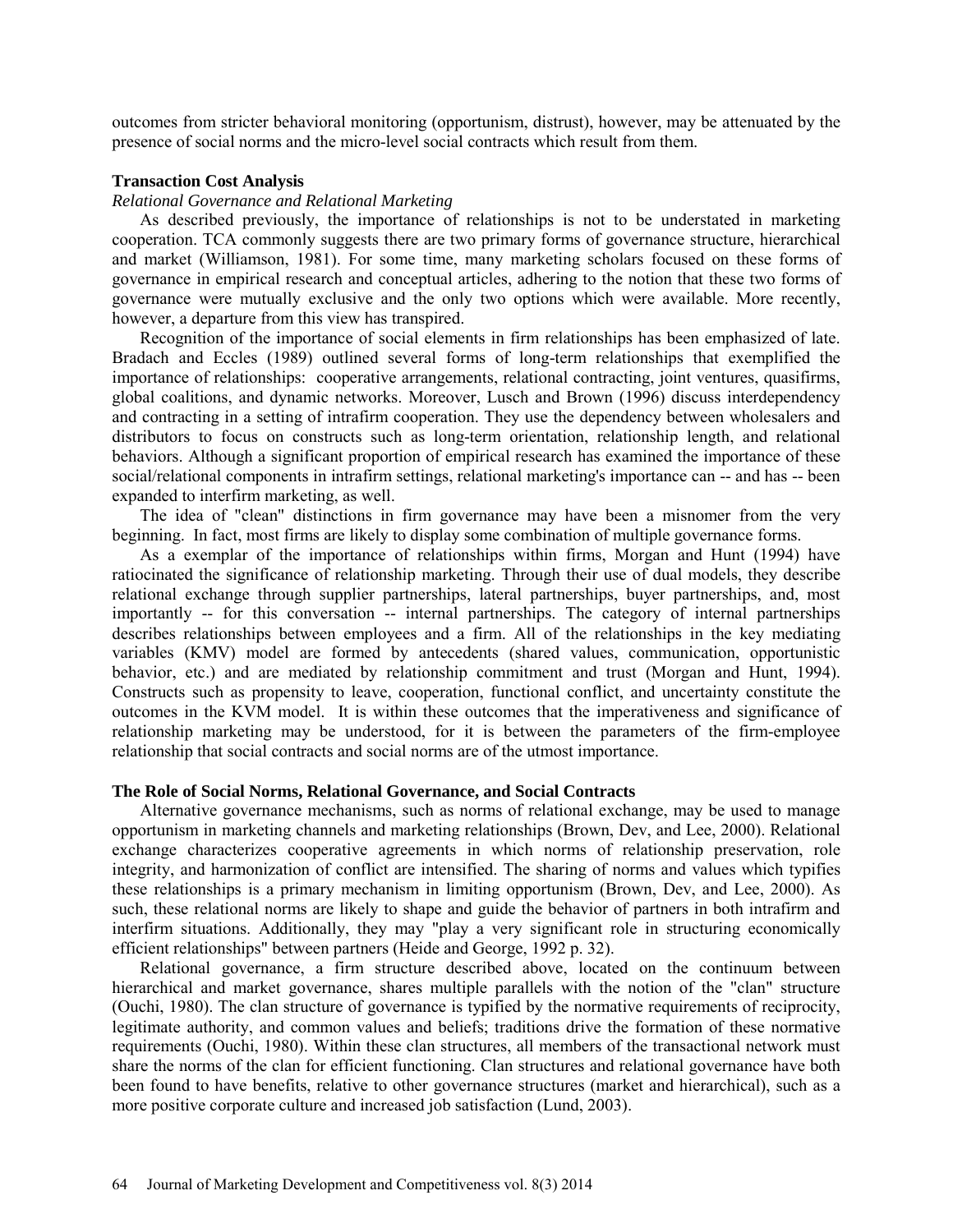Heide, Wathne, and Rokkan (2007) determined that micro-level social contracts, informal agreements "with notions of legitimacy and protection" which have a foundation in social norms, can moderate the relationship between behavioral monitoring and opportunism (or other negative relationship outcomes). According to Heide, Wathne, and Rokkan (2007) and Ouchi (1979), when discussing monitoring, an existing contract not only grants a party (e.g., a buyer) monitoring rights within a specified range, but also safeguards the exchange partner. Although these effects have been supported previously empirically, the potential for multi-level monitoring present in this context lends itself to additional inquiry. Due to this, these micro-level social contracts are theorized to affect the relationship between behavioral monitoring and contractual violations as such:

## *P5: Under intense behavioral monitoring, especially multi-level, instances of contractual violations will be decreased with the presence of micro-level social contracts.*

Social governance (social norms) and clan structures share many of the same qualities and attributes. Due to this, they are likely to be highly correlated. The existence of social norms may happen without the presence of a clan structure; however, the foundation of a clan structure is based upon social norms (Ouchi, 1980). Clan structures, relational governance, and social norms are all posited as being more likely to be present in the local option form of distribution. This is primarily because of the likelihood of organizational identification due to the perception of less-formal social relationships in the governance structure and because of the social norms which are likely to be present. Employees are theorized to identify less with the perceived hierarchical governance structure of the state control distribution form and to identify more with the social governance and clan structure which is more likely to be present in the local option distribution structure. If the effects established by Lund (2003) hold true (more positive corporate culture and increased employee satisfaction), then the logic of the relationship between ownership structures and governance forms may prove viable.

In summary, the presence of micro-level social contracts should be more lucid in a local option form of distribution. These social contracts are likely to manifest as a direct byproduct of the social norms and clan structures discussed previously. Regardless of how these micro-level social contracts emerge, they remain a vital component of the framework. They may allow for the attenuation, or mitigation, of the negative effects of behavioral monitoring. Whether the social contracts are derived from a hierarchical governance structure, a market governance structure, or something in-between -- such as a relational/clan governance structure -- their importance in the framework is fundamental. It is posited, though, that the presence of these micro-level social contracts will be more prevalent in local option forms than in state control forms.

Figure 1, following immediately, represents a visual depiction of the conceptual framework narrated previously.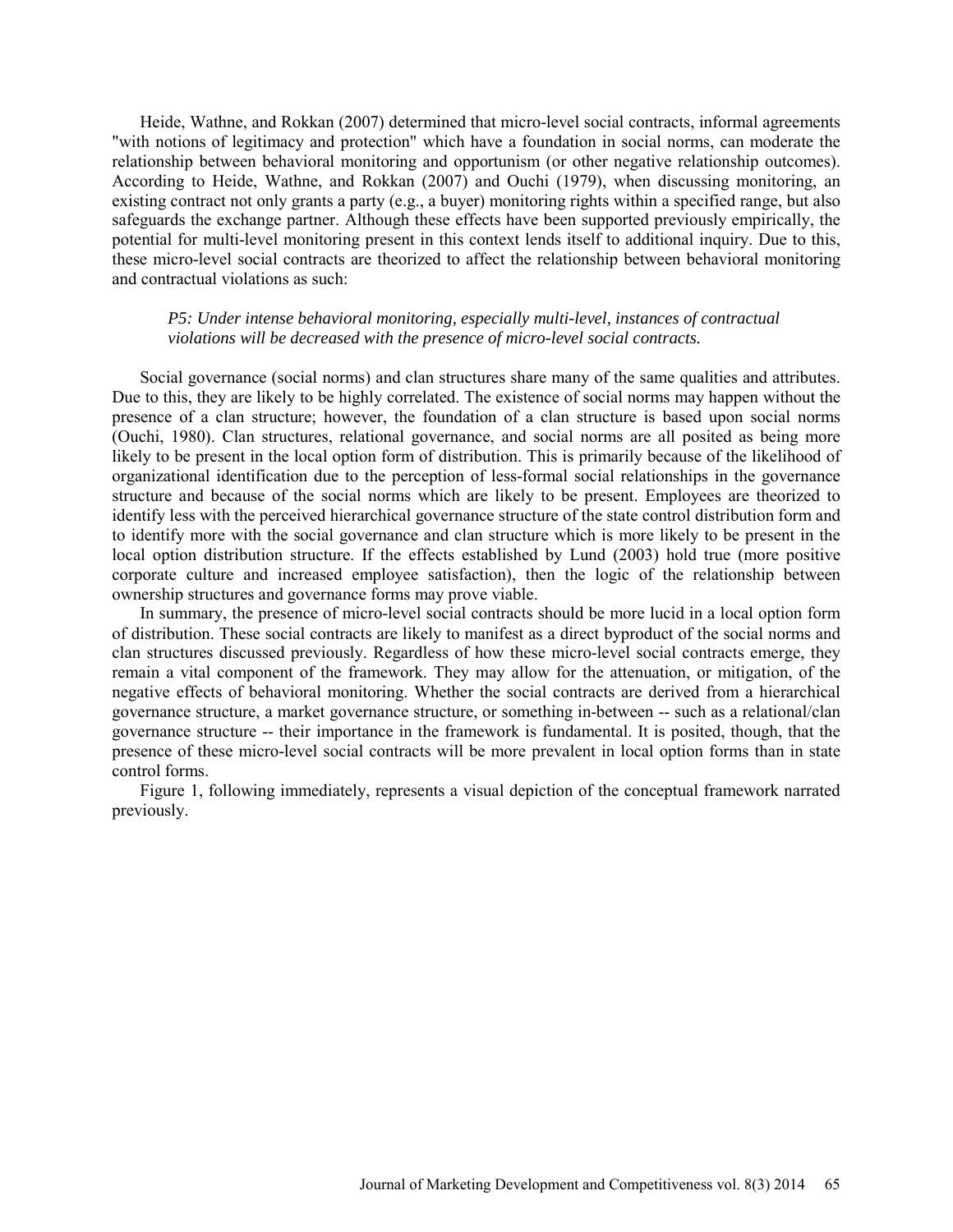## **FIGURE 1 CONCEPTUAL FRAMEWORK OF THE RELATIONSHIP BETWEEN OWNERSHIP FORM AND CONTRACTUAL VIOLATIONS**



## **DISCUSSION AND CONCLUSION**

The framework presented here integrates foundational marketing theories with other complementary theories of marketing to produce a framework with predictive viability for marketers and public policymakers. The development of this framework is intended to provide insight into the proposed scenario of alcohol distribution. It may, however, have the requisite robustness to be applied to an affluence of marketing contexts.

Although agency theory and TCA provide a foundation for the conceptual framework, its heart lies in ownership type, social norms, and micro-level social contracts. Thus, the ownership type of a firm is posited as determining the degree of social norms present. When a work environment is inclined to the formation of social norms (as is posited to be likely in the local option), micro-level social contracts are more likely to result. Moreover, when a firm is governed by a relational structure -- likely to contain more social norms -- a more positive organizational culture has been shown to be a consequence (Lund, 2003).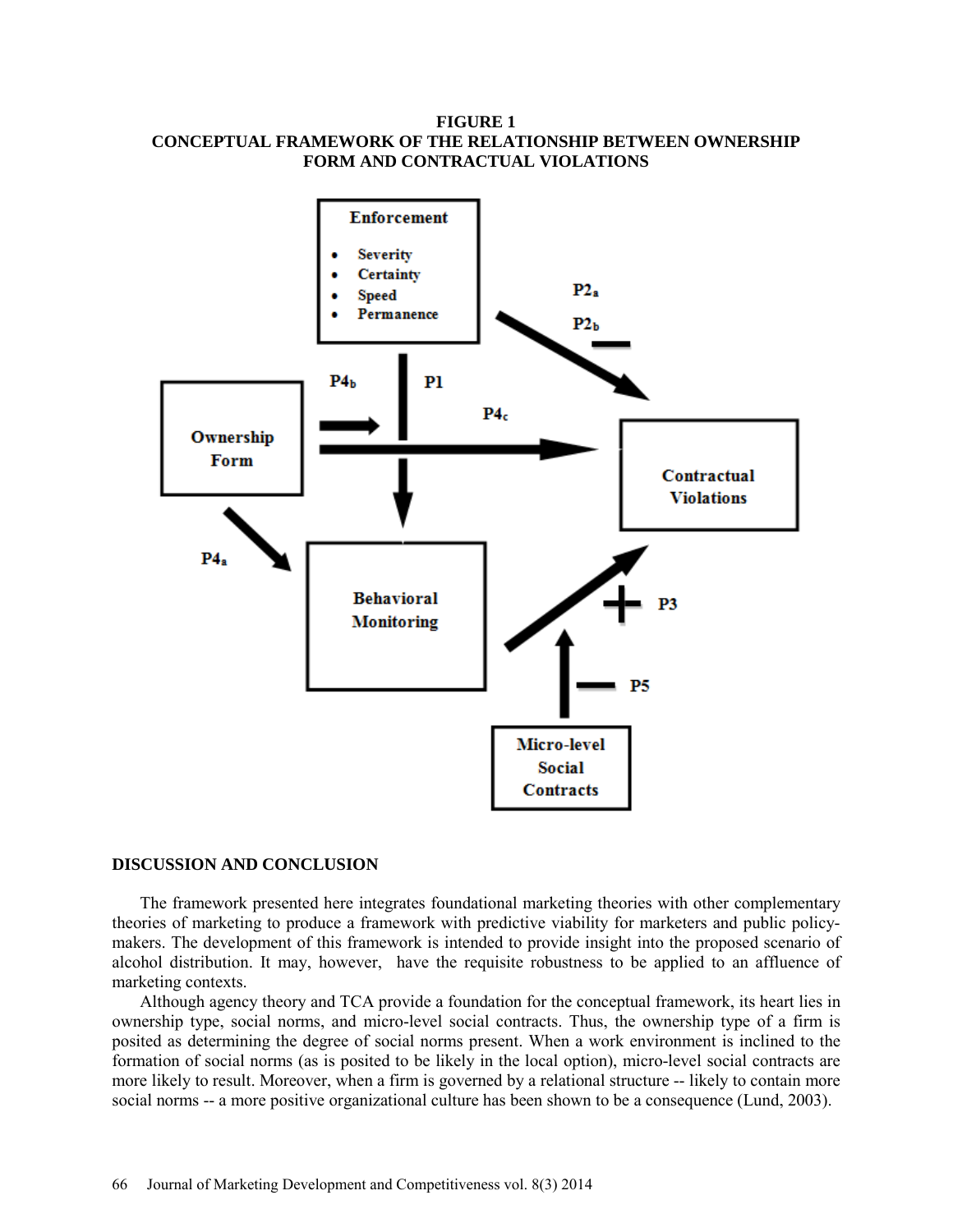At this point, the second major portion of the framework takes hold. The relatively more productive and more positive firm environment which results from increased social norms and the clan structure/relational governance is theorized to beget the cultivation of, and adherence to, more micro-level social contracts. Once this occurs, micro-level social contracts assume the role of a "buffer" between any level of behavioral monitoring (particularly more-intensive) and have been supported to allow negative outcomes such as opportunism to be mitigated -- or at least severely reduced.

#### **Theoretical Assumptions**

The underlying assumptions of these theories provide cohesiveness to the integrated framework, as they are ostensibly in accord. Perhaps more importantly, however, is the *lack* of conflict present amongst the underlying theories. The theoretical harmony between these theories further supports the conceptual development of this particular framework and strengthens it theoretical potential.

For instance, the assumptions commonly accepted as being pertinent to agency theory are: selfinterest, bounded rationality, risk aversion (human assumptions), goal conflict, efficiency as the effectiveness criterion, and information asymmetry between principal and agent (organizational assumptions), and information being available as a purchasable commodity (Eisenhardt, 1989). For TCA, assumptions include: bounded rationality and opportunistic behavior [behavioral assumptions] (Williamson 1981). The assumptions of some degree of mutual dependence, and power (some degree of inequity) are discussed previously for power-dependence theory (Emerson, 1962; Gaski, 1984). Finally, the Deterrence Doctrine has no discernible underlying assumptions.

As observed by the assumptions presented above, agency theory and TCA share multiple assumptions (i.e., bounded rationality, self interest/opportunism) and the framework meets the prescribed assumptions characteristic of power-dependence relationships. Thus, the theoretical synergy of these foundational elements is bolstered by the congruence of their respective assumptions.

### **Managerial Implications**

Upon examination of the proposed relationships within the currently presented framework, the widespread managerial implications become clear. For a local option alcohol distribution firm -- or any firm which deems behavioral monitoring as a necessity -- these social norms and micro-level social contracts are essential. Additionally, when multiple levels of monitoring (enforcement) are present - within or outside of a firm -- micro-level social contracts may have an even more prominent role.

In each of these instances, the appropriate level of behavioral monitoring to protect assets and investments may be deployed, while maintaining strong social ties, high levels of employee morale, employee job satisfaction, and, ultimately, less contractual violations. When these theorized relationships hold, an advantageous environment is created for the firm owner/proprietor and the employees, alike. Managers need not fear opportunistic behaviors, shirking, alienating employees, or jeopardizing carefully crafted social norms. In essence, the framework posits relationships which allow the "best of both worlds" for the employer (manager) and employee. The time, effort, financial, and other costs which are associated with the cultivation of these social relationships may begin to yield a favorable risk : reward ratio.

Managers should be aware of their unique situation-specific needs and move forward with appropriate monitoring and enforcement -- depending on their ownership type and their ability to forge micro-level social contracts. Retail firms in the example presented here, as well as corporations which franchise their valuable brands, the prospective franchisees, and those in plural forms, are likely to benefit from the framework.

#### **Public Policy Implications**

As discussed earlier, the dialogue concerning alcohol distribution and the potential adverse societal consequences is far from decisive. This framework intends to contribute to a seemingly perpetual discourse by theorizing in regards to principal and agent relationships, within the alcohol distribution context, which may prevent violations of contractual obligations. With the attenuation of contractual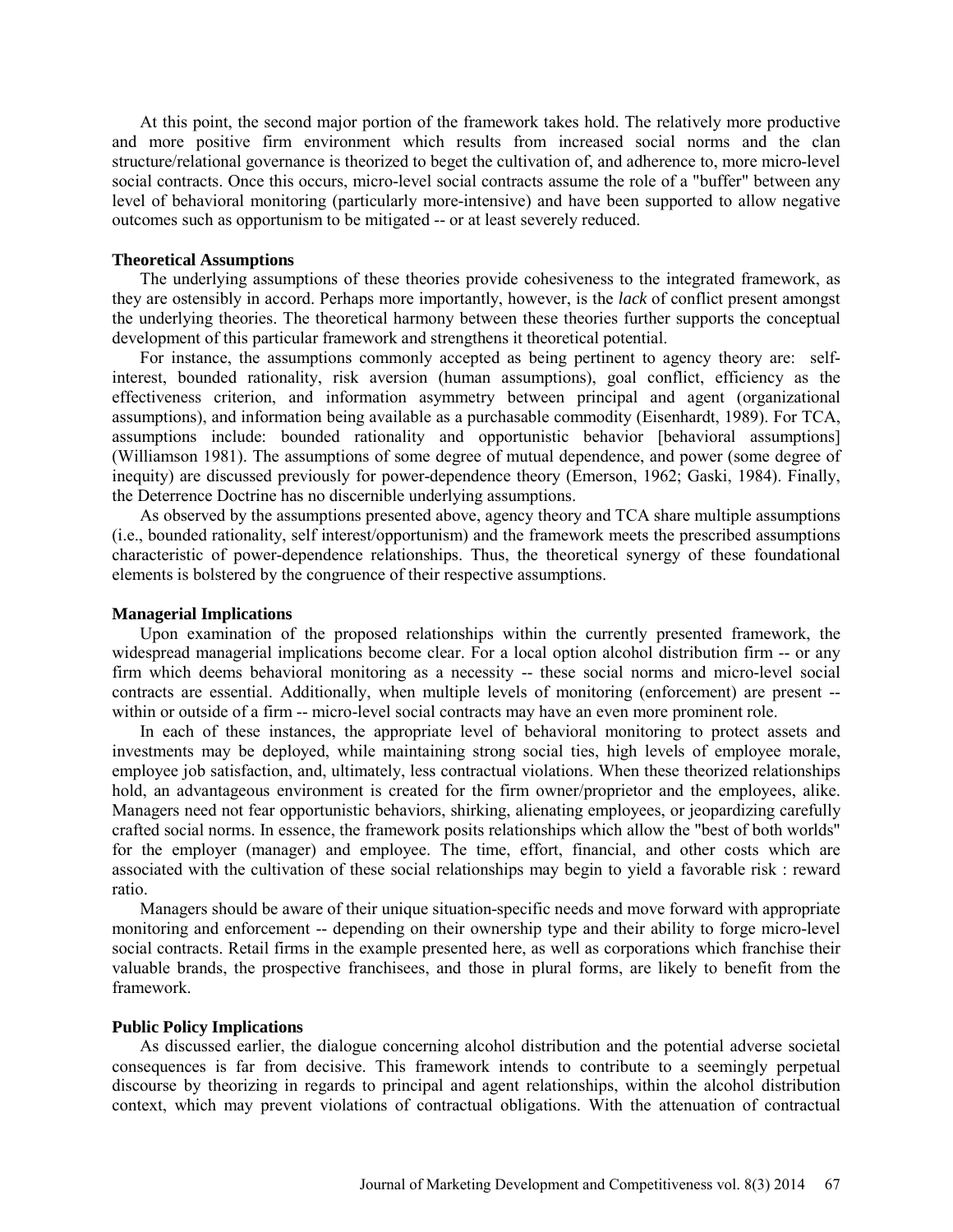violations at the retail level of alcohol sales, disadvantageous alcohol-related outcomes (e.g., underage consumption) are likely to be reduced, in turn.

When the decision to privatize is considered by individual states, the potential for *increased* alcoholrelated contractual violations may not merit concern. In fact, the decision to privatize may allow licensees of the state to exercise *more* effective control over the retail distribution of alcohol. The consequence of this counterintuitive, increased effectiveness may yield dividends, in the form of desirable social outcomes, for the physical and psychological well-being of the public.

## **Concluding Remarks**

Theoretically, the framework extends agency theory and TCA, allowing further empirical exploration and testing of the domains of the two theories. Additionally, the framework also expands the literature of control and monitoring, deterrence, social norms, and social contracts, by providing a strong theoretical link between the literatures. Whereas these streams once stood individually, or with weakly inferred relationships, the framework presented is likely to fortify their theoretical affiliations. Further, in a novel contribution to the deterrence and enforcement literatures, the construct of *permanence* is introduced. As the fourth dimension of enforcement, it may serve as the final element which solidifies the construct of enforcement.

It is the purpose of the author, within this work, to supplement the discourse of two domains: 1) marketing/channels of distribution and 2) public policy. As these conversations proceed, a new perspective may be offered to the respective issues of each. Though these dialogues progress, their trajectories are not always linear. Therefore, these dialogues do not necessarily move towards resolution. However, if the framework presented in this article augments the theory and substantive reach of each domain in a meaningful way, its purpose has been achieved. The predictive utility of the framework may be supported and refined through empirical inquiry, providing further guidance to marketing managers and public policy-makers, alike.

## **REFERENCES**

- Antia, K.D. and Frazier G.L. (2001). The severity of contract enforcement in interfirm channel relationships. *Journal of Marketing*, *65*(4), 67-81.
- Antia, K.D., Bergen, M.E., Dutta, S., & Fisher, R.J. (2006). How does enforcement deter gray market incidence?. *Journal of Marketing*, *70*(1), 92-106.
- Ball, J.C. (1955), "The Deterrence Concept in Criminology and Law," *Journal of Criminal Law, Criminology, and Political Science*, 46 (September-October), 347-54.
- Bradach, J.L. & Eccles, R.G. (1989). Price, authority, and trust: From ideal types to plural forms. *Annual Review of Sociology*, *15*, 97-118.
- Brown, J.R., Dev, C.S., & Lee, D.J. (2000). Managing marketing channel opportunism: The efficacy of alternative governance mechanisms. *Journal of Marketing*, *64*(April), 51-65.
- Connor, J.L., Kypri, K., Bell, M.L., & Cousins, K. (2011). Alcohol outlet density, levels of drinking and alcohol-related harm in new Zealand: a national study. *Journal of Epidemiol Community Health*, *65*, 841-846.
- Cook, P.J. (2012). Alcohol retail privatization. *American Journal of Preventative Medicine*, *42*(4), 430- 432.
- Dutta, S., Bergen, M., & John, G. (1994), "The Governance of Exclusive Territories When Dealers Can Boot- leg," *Marketing Science*, 13 (Winter), 83-99.
- Eisenhardt, Kathleen M. (1989). Agency theory: an assessment and review. *The Academy of Management Review*, *14*(1), 57-74.
- Emerson, R.M. (1962). Power-dependence relations. *American Sociological Review*, *27*(1), 31-41.
- Frey, B.S. (1993). Does monitoring increase work effort? the rivalry with trust and loyalty. *Economic Inquiry*, *31*(4), 663-670.